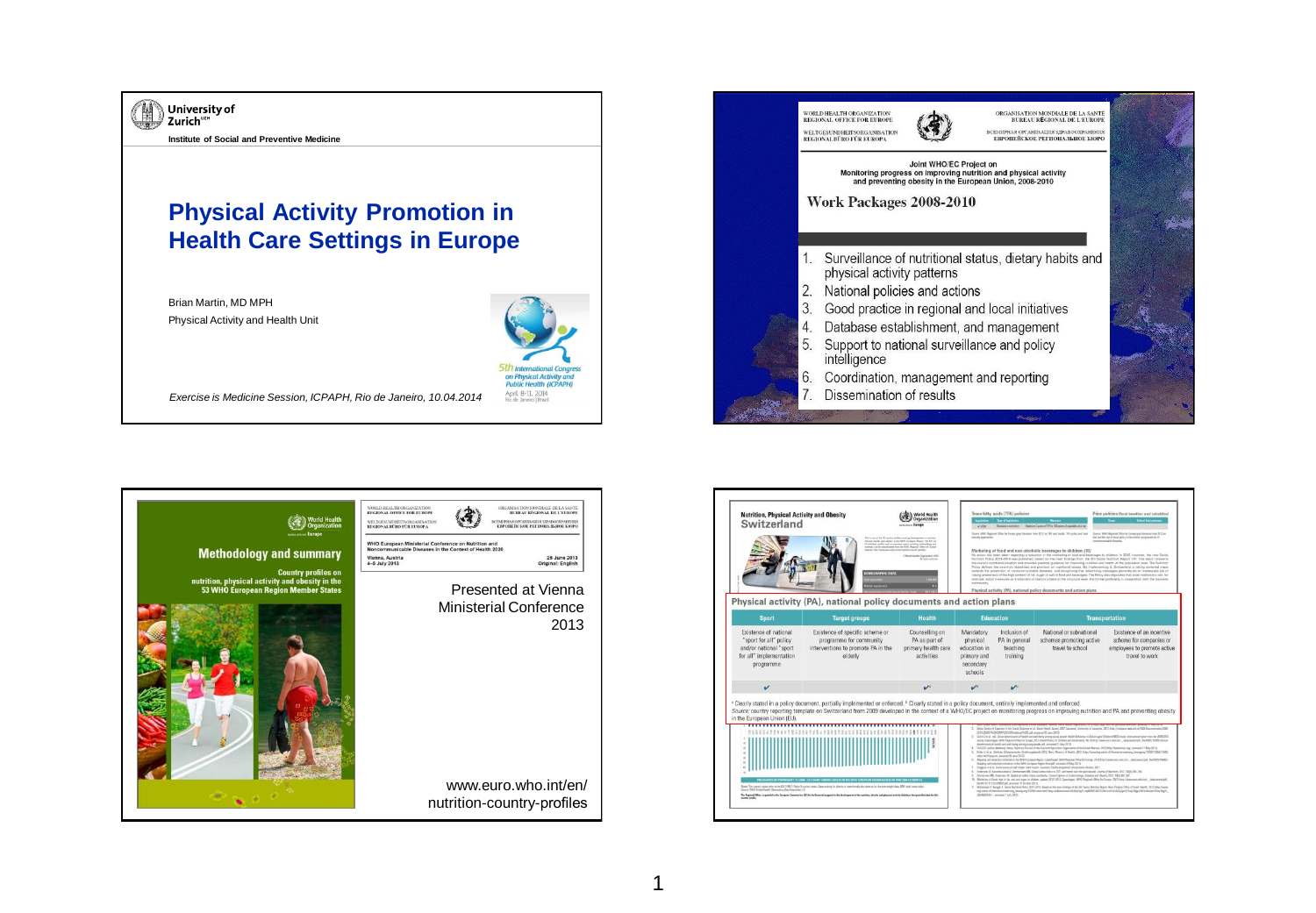





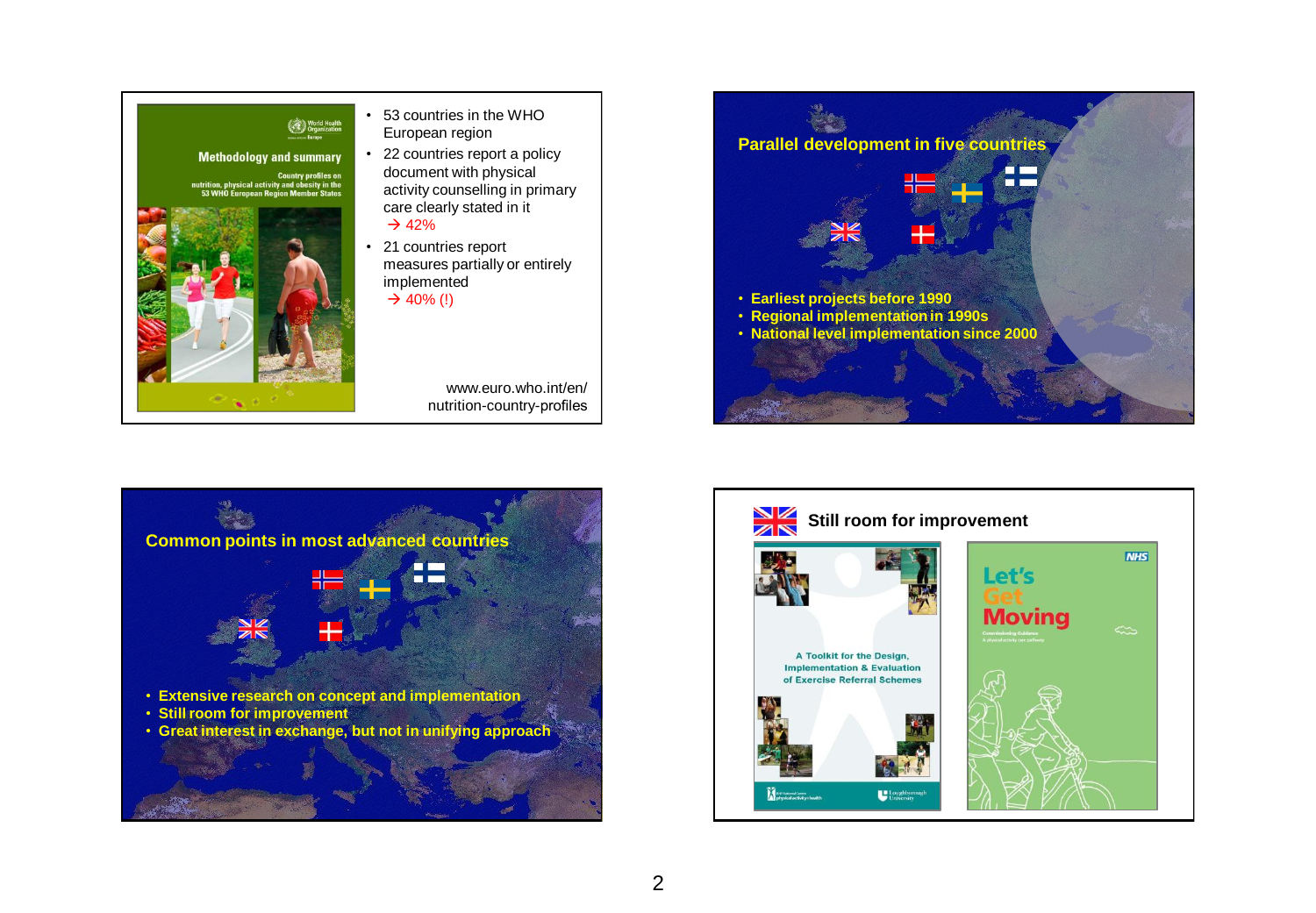





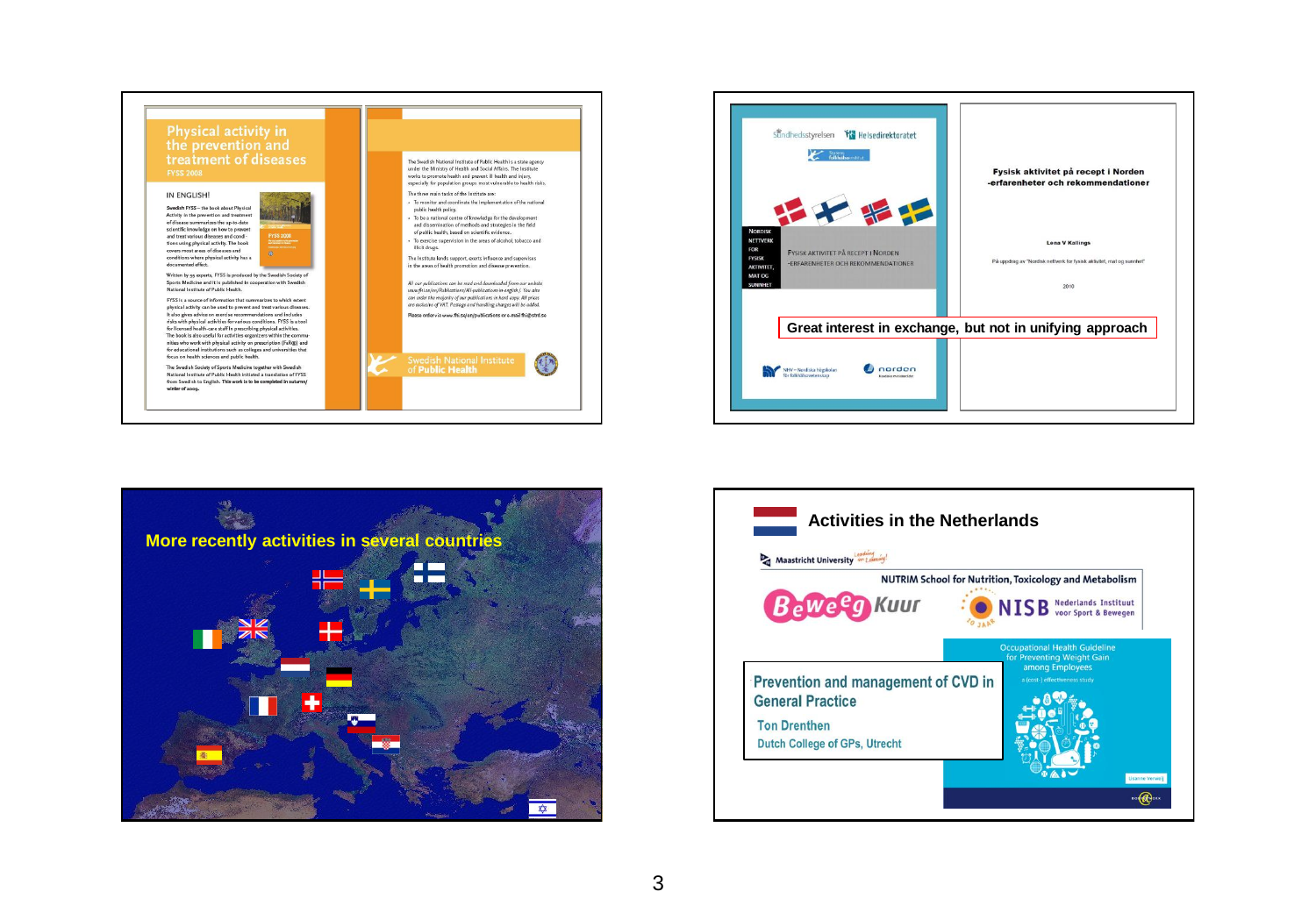







IN HEALTH CARE SETTINGS: EUROPE IN 2013 AND IN THE FUTURE ZURICH, 12-13 NOVEMBER 2013

**The "Zurich Statement" on PA Promotion in Health Care Settings** 

- 1. Context of overall physical activity promotion
- 2. Stewardship of WHO and the health sector for physical activity promotion in health care settings
- 3. Complete spectrum of physical activity
- 4. Integration of all health professions in the promotion of physical activity
- 5. Integration of health care approaches in national programme structures
- 6. Improvement of evidence base and development of guidance